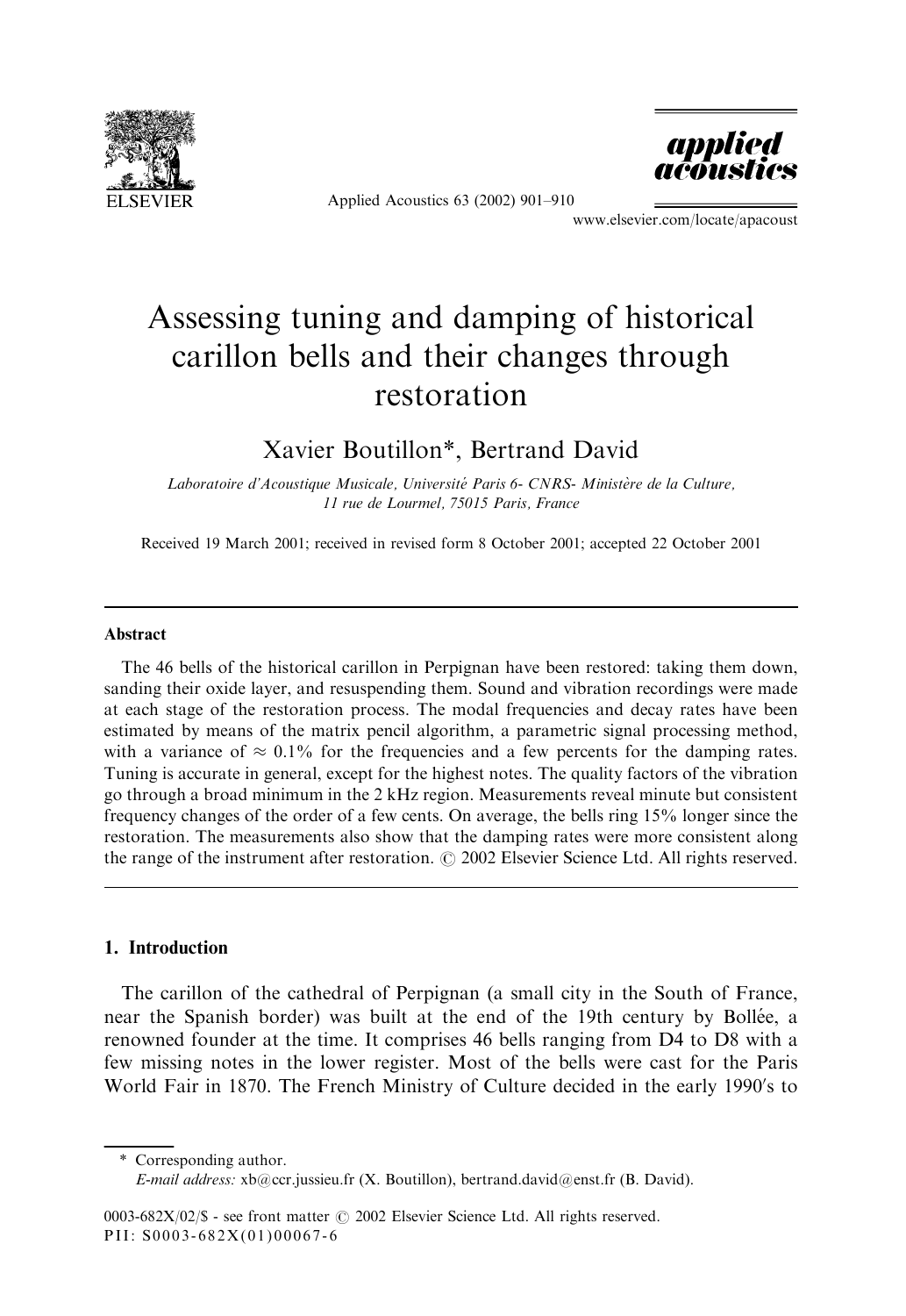restore the carillon by setting up a fully mechanical action similar to the original one, reviewing the attachments of the bells, and sanding the 34 bells that could be removed from the carillon. The mobility of the bell tower's large shutters was also restored. On the occasion of this restoration, several questions were raised:

- . how this carillon was tuned? how precisely?
- . would the restoration process alter the characteristics of the bells?

In this paper, the mechanical properties of bells and the characteristics of their sound are briefly reviewed. The recording and processing techniques used to investigate the questions above are then described. Finally, the results on tuning, damping, and the comparison between measurements made before and after the restoration are presented and discussed.

#### 2. Properties of the bells and their sound

Bells are axi-symmetrical structures which have been studied extensively. Numerous articles have been devoted to individual bells, but few to complete carillons. A complete review falls beyond the scope of this article. However, the principal papers on modes, tuning, dimensioning, and perception of bells up to 1987 have been extensively presented by Rossing in two books [1,2]. Two more recent papers review the tuning of bells [3] and the design of carillons and chimes [4] in a historical perspective.

Normal modes of a bell come in degenerate pairs which become non-degenerate when small asymmetries exist on the structure. The difference between twin eigenfrequencies is usually very small and the sound associated with a modal pair is heard as a slowly beating tone. These tones are called ''partials'' and their frequency is equal to the mean frequency of the two non-degenerate modal components. The partials of church and carillon bells have standard names corresponding to musical intervals. The partials are successively the Hum  $(1/2)$ , the Fundamental  $(1)$ , the Tierce (1.2), the Quint (1.5), and the Nominal (2), followed by an increasing density of modes [5], from which we retain the Twelve (3) and the (upper) Octave (4) because they have a strong perceptual importance. We have indicated in parentheses the ratio of the partial's standard frequency to the perceived pitch of the bell.

Since a carillon is a musical instrument, the perceived pitch of its bells relative to one another is of crucial importance. It is commonly accepted that the pitch of the strike note is that of the missing fundamental of the complex formed by three particular partials: the Nominal, the Twelve, and the Upper Octave. This evoked pitch is, therefore, roughly one octave below the Nominal. In this article, bells will be identified by this pitch, with  $A4 = 440$  Hz as a reference.

Even though the frequency of the second partial (the Fundamental) lies very near to the frequency of this evoked pitch, it does not by itself determine the perceived pitch in most cases. When the Hum and the Fundamental sound one octave below and at the evoked pitch respectively, the clarity of the perceived pitch is of course much enhanced. The fourth partial or Quint, approximately one musical fifth above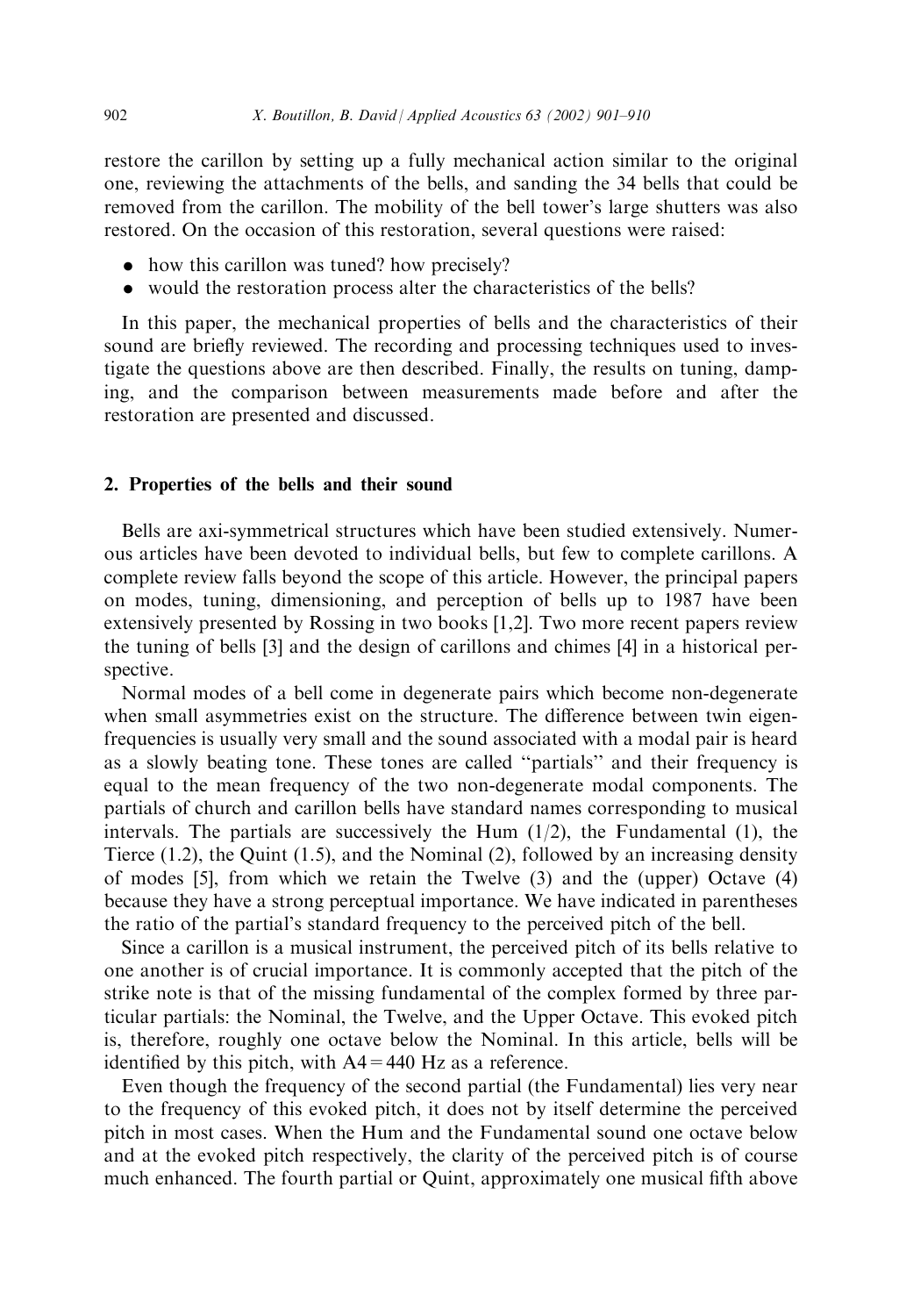the Fundamental, often sounds very little. The third partial is normally one minor third above the Fundamental (or a sixth below the Nominal).

For psycho-acoustical reasons, this (coarse) scheme of pitch perception cannot be valid for upper bells of a large carillon. For notes with a Fundamental above C7, the Nominal is above 4 kHz where changes in our pitch perception occur. Founders probably adjust the intonation of upper and lower bells according to different perceptual schemes. It is shown in this article that this is the case with the Perpignan carillon. Hints of this difference in the tuning scheme can also be seen on the measurements made by van Heuven [6] on several Dutch carillons.

The question of decay times is of interest to many bell founders, especially when homogeneity between notes is at stake, like in a carillon. However, decay times are much more difficult to measure with precision than frequencies: beats between components can be slow enough to ruin any possibility of direct inspection or of a simple linear regression of the amplitude decay of the partial. The parametric method of signal processing that we have used overcomes this difficulty.

#### 3. Sound recording and processing

In order to characterise the carillon and its restoration process, each bell was recorded several times. Two sets of recordings were done: one with the bells hanging in the bell tower before and after the whole restoration process, the other set with bells standing on their head at the factory, before and after sanding. This second set only comprised the 34 upper bells.

Bells were manually struck on the inner side with their own clapper, at their usual strike point which was well marked by erosion. The sound was recorded with electrodynamic microphones (AKG D24) and the vibration with a piezoelectric accelerometer (B&K 4374) coupled to a charge amplifier (B&K 2635). The accelerometer was glued on the outer rim of the bell, generally at the same angular position as the strike, or in some cases opposite to it. Before sanding, the bells were covered with a very thick layer of powdery oxide on which nothing could adhere; it was necessary to scrape the oxide layer where the accelerometer had to be glued. Sound and vibration were directly digitised, stored on a DAT recorder (Casio DA7, Sony TCD-D7, or Portadat HHB), and transferred digitally onto a PC for analysis. It was verified that the results of frequency and decay time were identical between the sound and vibration measurements. Since the latter is much less noisy (signal-tonoise ratio on the order of 50 dB), it has been used systematically in the study. For continuity of language, we will still refer to the recordings of the vibration as ''sounds''.

The characteristics of each sound have been extracted by the following signal processing steps:

- identify the beginning of the sound,
- . measure the noise level before sound begins (to be used for the evaluation of the precision in frequency and decay time estimations),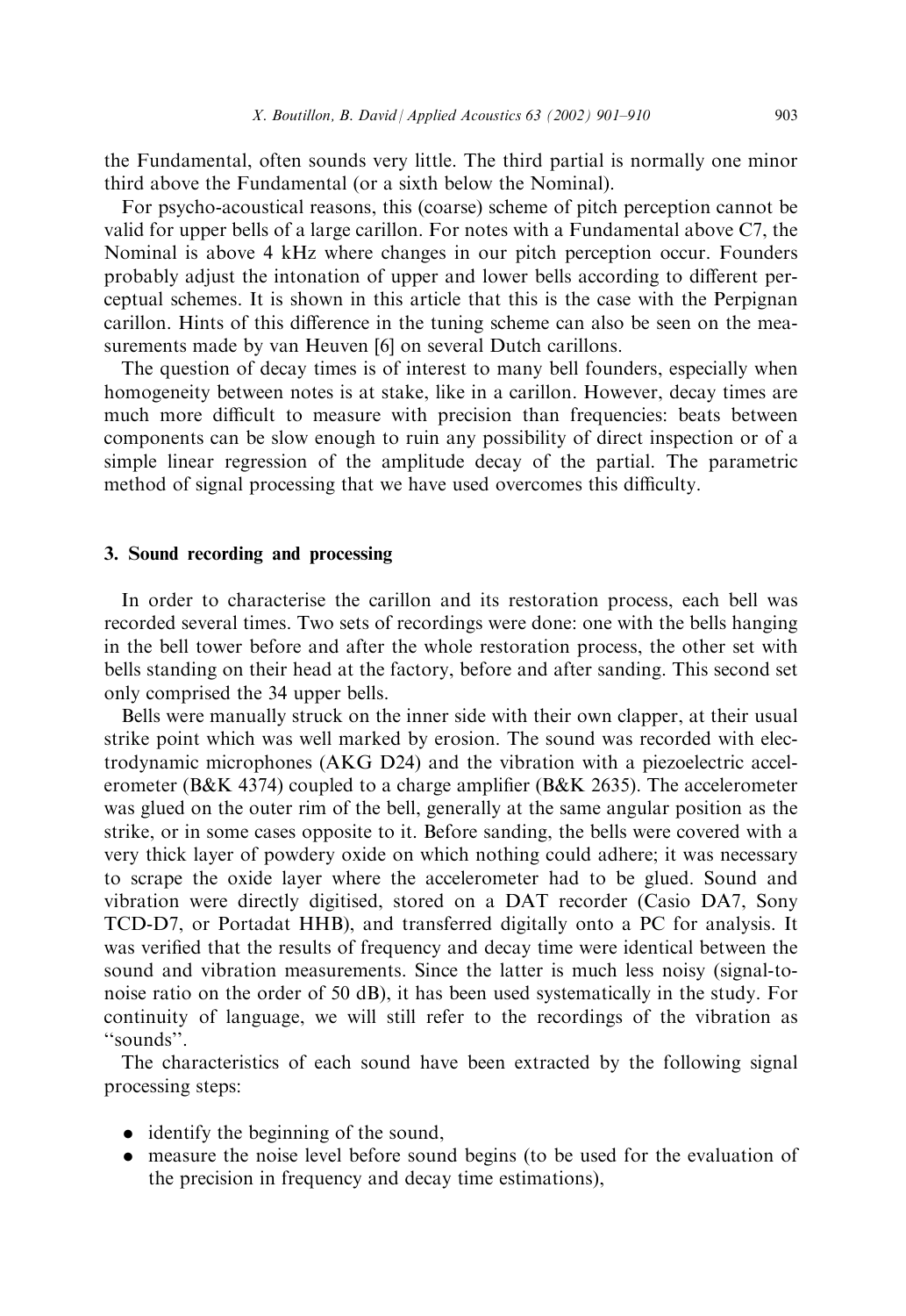- . Fourier transform the signal and, after peak detection, roughly measure the frequency of each partial,
- . isolate each partial by band-pass filtering,
- . downsample each resulting signal so that about 800 points and 200 periods are kept in memory,
- estimate the frequency f and decay rate  $\alpha = 1/\tau$  of each component of the partial with the matrix pencil algorithm, a parametric method for extracting exponentially decaying sinusoids in noise [7,8],
- . obtain the amplitude and phase of the partial components with a least-meansquares procedure,
- . evaluate the precision of the measurement of frequencies and decay rates by computing the variances of the estimates of f and  $\alpha$ ,
- organise and store the results.

The analysis procedure has been automated up to the penultimate step. The final step requires some judgement on the relevance of the results: elimination of small partials, reordering of partials when one partial was not detected (the Quint in most cases), elimination of partials detected twice by the initial peak detection algorithm, etc. With experience, it was also possible to automate the sort procedure.

The precision in the estimations is of key importance in our case since we are interested in comparing frequencies and decay rates before and after restoration. The authors of the matrix pencil method have derived an analytical expression of the variance of the estimator based on a first order expansion of the method [7]. The variance is the same for the angular frequency  $\omega = 2\pi f$  and for the decay rate  $\alpha$  so that relative uncertainties are much smaller for the former than for the latter. For a 40 dB signal-to-noise ratio and analysis parameters given above, the frequency uncertainty is below  $0.1\%$  which represents  $1/60$  of a semitone. The decay rate uncertainty is a few percent. This uncertainty evaluation was confirmed by the dispersion of the values of f and  $\alpha$  estimated on several partials.

When two components are present, the variance of the matrix pencil estimator is close to the Cramer-Rao boundary [9]. The CR boundary sets a theoretical limit to the estimation precision for a given signal-to-noise ratio and a given number of data points retained for analysis [10]. The value of the CR limit decreases with the number of points taken in the analysis. For a given computing power and storage capacity, one may prefer a simpler method to the matrix pencil algorithm. When one component only is present, the Hilbert analysis, for example, can be used. Since it is less computationally demanding, it can be performed on more points and would therefore approach a lower CR limit. However, the Hilbert analysis does not approach the CR limit as closely as the matrix pencil method. The various factors influencing the compromise will be presented in a forthcoming article.

Given the frequent occurrence of non-degenerate pairs of modes, a parametric analysis is necessary. The matrix pencil method represents one of the best available choices. For the purpose of analysing a large number of bells and partials, we developed an automatic treatment.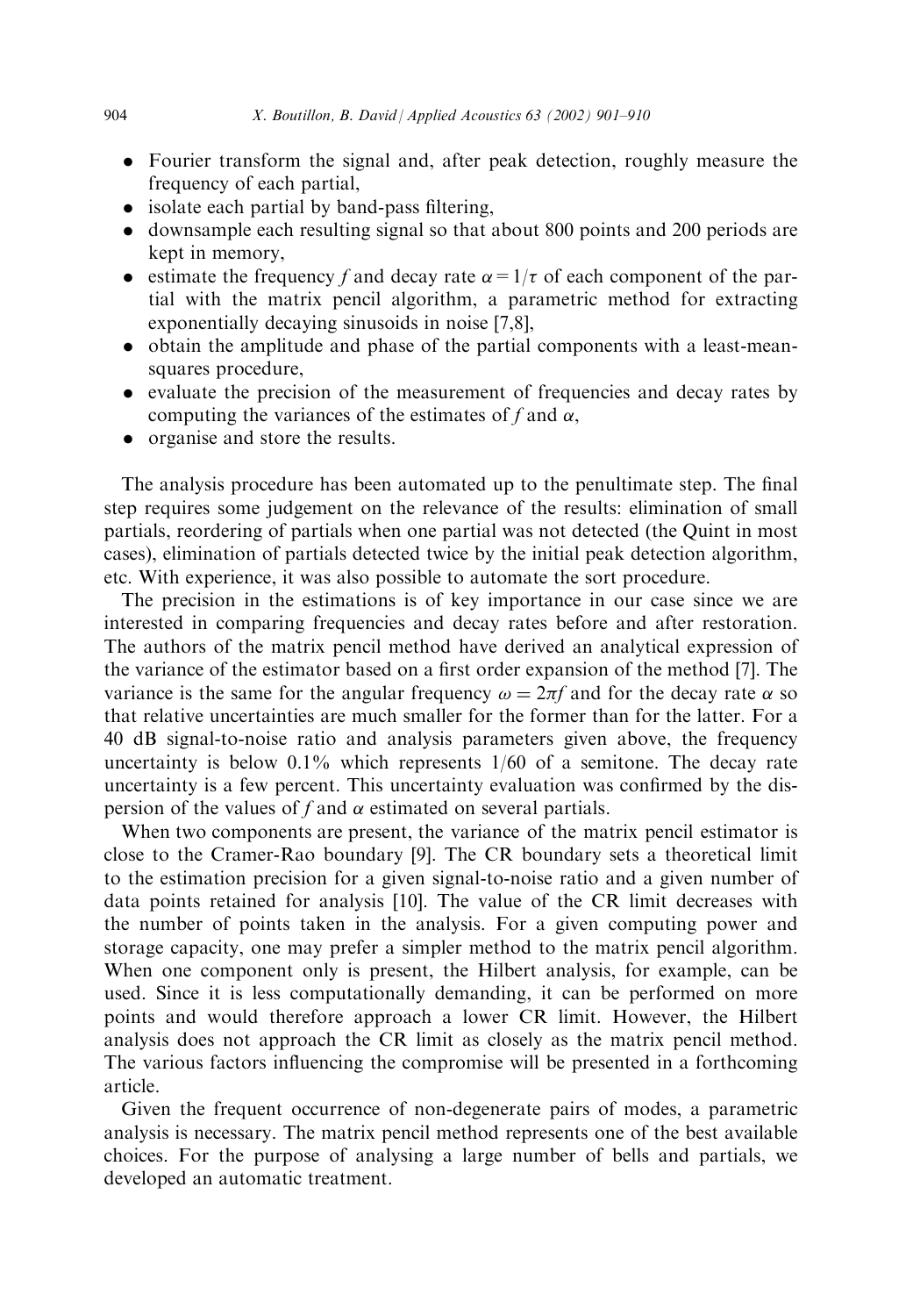# 4. Tuning

The deviation from equal temperament of the six principal partials is displayed in Fig. 1. In this figure and all other ones, results are indicated by a "o" mark for isolated notes, either because adjacent notes are missing in the carillon or because the parameter could not be estimated on the adjacent notes for that particular set. For each of the six partials, four curves are plotted corresponding to the two frequencies present in each partial, both before and after restoration. Deviation from equal temperament is shown in cents (a cent is a hundredth of a semitone). The frequency  $f_{\text{par}}$  of each partial is normalised as 1200 log( $f_{\text{par}}/f_{\text{norm}}$ )/log(2). The reference frequency is  $f_{ref}$ =868 Hz and corresponds to the average of the Fundamental on all notes excluding the 10 top ones. The normalising frequency  $f_{\text{norm}}$  for each partial is:

$$
f_{\text{norm}} = f_{\text{ref}} r_{\text{note}} r_{\text{par}} \tag{1}
$$

The interval ratio  $r_{\text{note}}$  is computed for the nominal pitch of the bell according to equal temperament. The partial ratio  $r_{\text{par}}$  is 0.5, 1, 1.2, 2, 3 and 4 for the Hum, Fundamental, Tierce, Nominal, Twelve, and Upper Octave respectively. For example,  $f_{\text{norm}}$  for the Nominal of B5 is  $868 \times 2^{2/12} \times 2$ .



Fig. 1. Tuning of the carillon (in cents).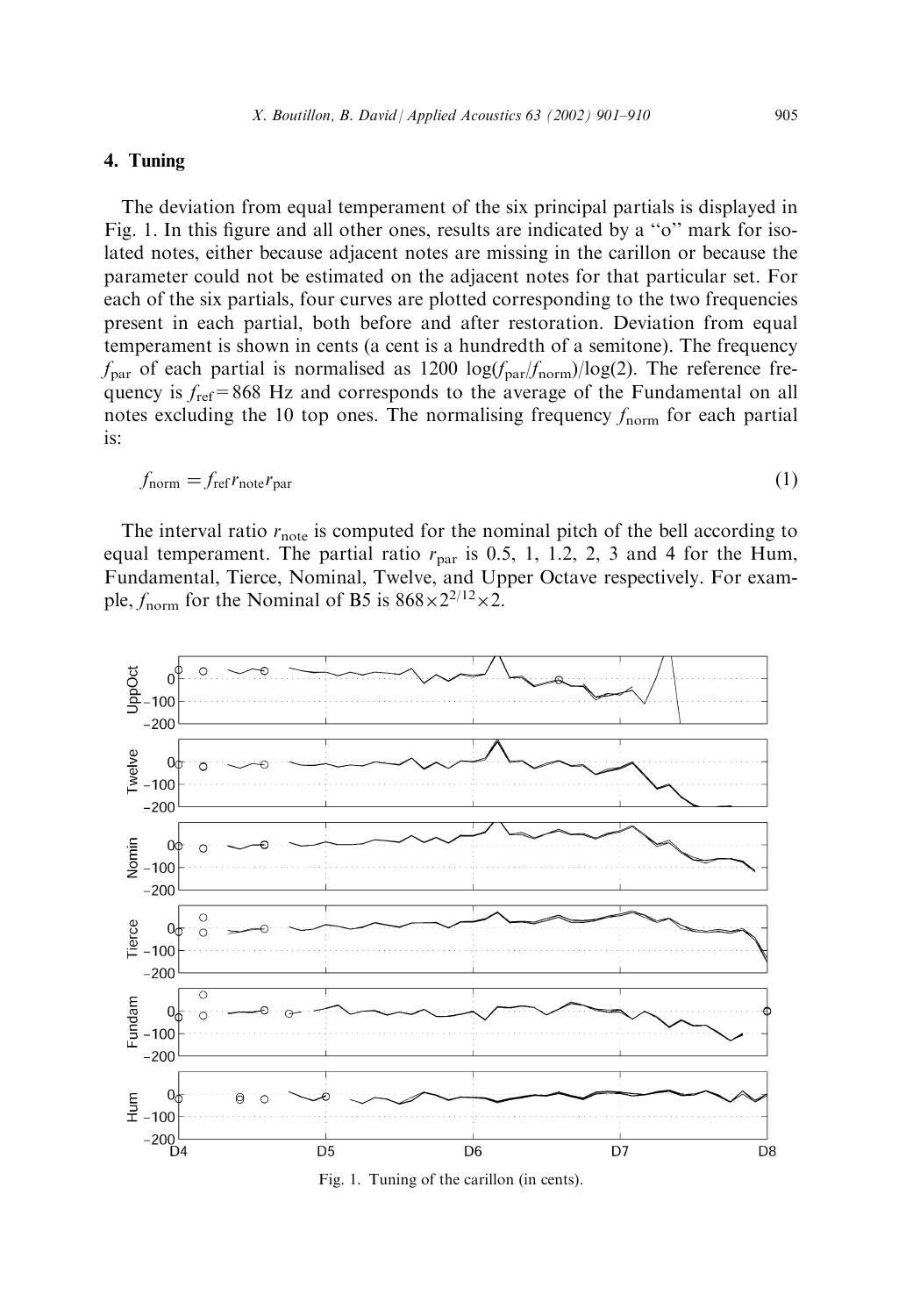Some notes are missing in the carillon in the low register and the Hum was not properly detected for a few low bells. This is not really surprising with the one-strike excitation that was given to them. Contrary to upper and lighter bells which are fixed, the lower bells are freely swinging. One realises by listening to these low notes that it takes several strikes to give the lowest partial a significant amount of energy.

The curves in Fig. 1 are nearly indistinguishable which means (a) that the eigenfrequencies in each doublet differ very little and (b) that restoration did not affect the frequencies significantly. The latter is analysed with more details in the next section.

As far as tuning is concerned, a D7–E7 limit defines two registers. Below this limit, the Tierce and the Nominal follow the same trend and also the same variations from note to note. Averaged on the notes between D4 and E7, the ratio between the frequency of the Tierce and half the frequency of the Nominal is 1.195. On average, this puts the Tierce 9 cents above a tempered minor third (1.189) and 7 cents below a natural minor third (1.2). However, the concept of ''natural'' third is meaningful only for a chord of two harmonic tones: their common harmonics would not beat in the case of a natural third. The normalised frequencies of the Tierce and the Nominal increase with pitch: between B4 and  $D\sharp 7$ , the trend is 24 cents per octave for the Tierce and 29 cents per octave for the Nominal. In a slightly shifted range, the trend is 17 cents for the Hum. This is of the order of magnitude of perceptual octave stretching at this pitch range which suggests that the tuning was rather carefully done on these two partials. We have found no clues in the tuning pattern of a preference for another temperament than the equal temperament in use at that time. The other partials do not follow this trend for octave stretching.

The tuning pattern changes dramatically above E7. For these notes, the frequencies of the Nominal exceed 5 kHz which represents the limit for a precise perception of tonal pitch. Therefore, it is to be expected that the complex of the Nominal, the Twelve, and the Upper Octave no longer determine the pitch. Only the Hum remains in tune with a tempered scale. The Tierce is tuned according to a natural third, except for the highest note and at the junction between the two registers. All other partials fall flat. Listening to the group of ten or so upper bells reveals that they do not sound as nicely in tune as the other ones.

### 5. Changes in frequencies brought by the restoration

The frequency variation due to sanding is extremely small. Two comparisons were made: one between sounds recorded at the factory before and after sanding and one between sounds recorded in the bell tower before and after the restoration work. In both cases, the frequency changes were fairly uniform.

On average, the frequency decreased by 4 cents in the first comparison set. This must be corrected by the effect of a 10  $^{\circ}$ C temperature increase between the two recording sessions. According to van Heuven [6], a  $1 \degree C$  increase in temperature causes a  $4\times10^{-4}$  relative decrease in the frequencies of bell partials. Therefore, the sanding process itself increased the frequency by about 3 cents i.e. 0.18%. This is below the 4 cents (or more) auditory threshold for detecting a pitch variation.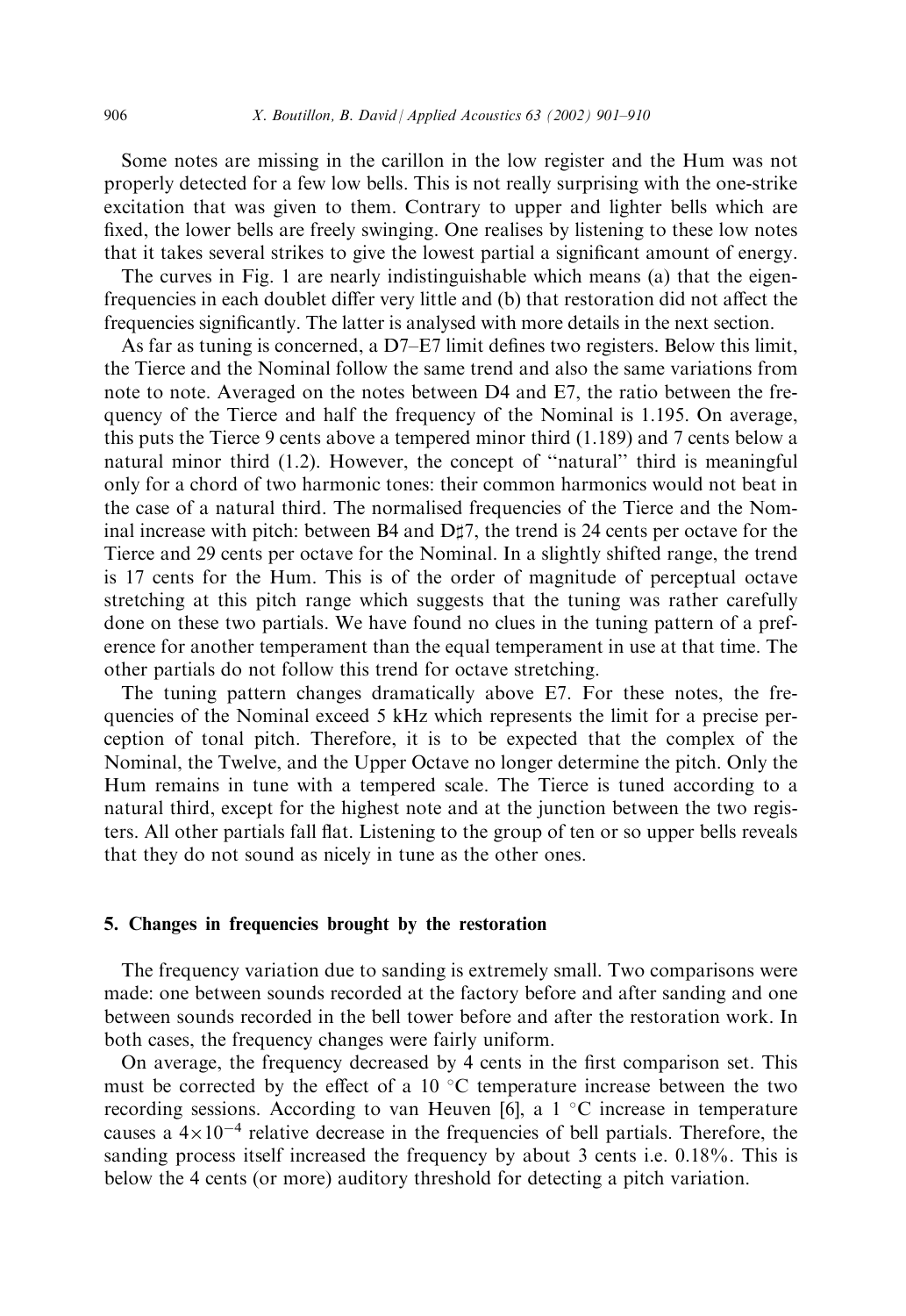

Fig. 2. Decay rate of the main component of each partial, in dB/s. Solid: after restoration, dash: before restoration.

This frequency increase is consistent with the removal of the superficial oxide layer by sanding. Since this small quantity of matter was not in solid state, it did not contribute to the elasticity of the bell but only to its mass. Changing the mass without changing the elasticity is effectively the same as changing the density of a homogeneous shell. Since the partial frequencies go like the inverse of the square root of the density, one can infer that the quantity of matter that has disappeared by sanding is  $0.36\%$ .

The oxide layer that has been removed by sanding was solid bronze at the time of casting and so originally did contribute to the elasticity of the bell. The transformation of the superficial bronze into oxide followed by sanding has had the net effect of decreasing the thickness h by  $0.36\%$ . The frequencies of partials are proportional to  $h^{\alpha}$  with  $\alpha$  being 0.7 for the Hum and 0.85 for the other partials considered here [11]. One can conclude that originally, at the time of casting, the partial frequencies were 5 cents higher than what they are now, after restoration. Before restoration, they were 8 cents below what they were at the time of casting. Both numbers are hardly significant in terms of pitch perception and less than what occurs after a typical seasonal temperature change.

In the second comparison set (measurements in the bell tower, before and after restoration), the frequency change amounts to  $-1$  cent on average. The effect of the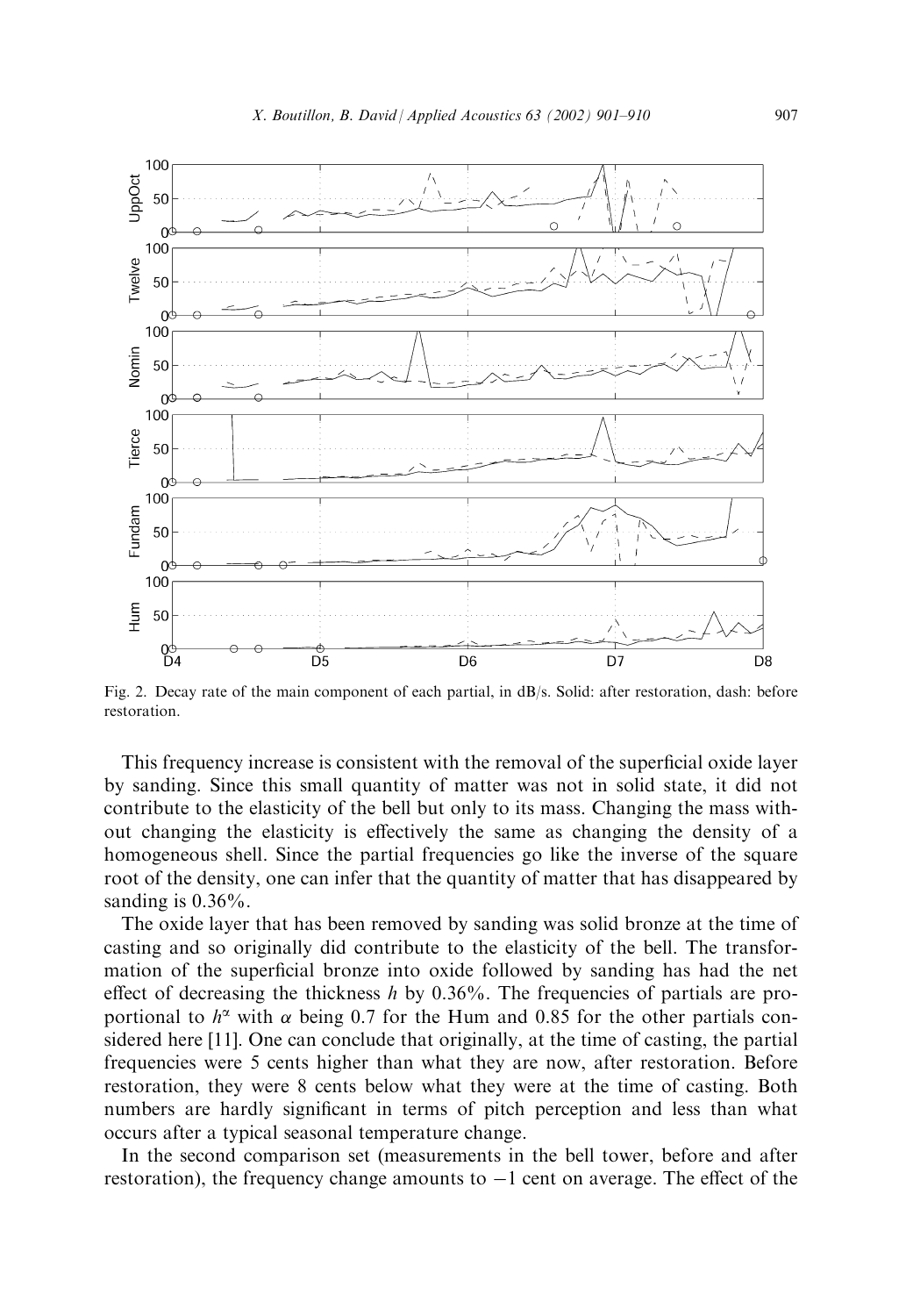temperature change between the two recording sessions was  $-2$  cents. Therefore, the restoration is by itself responsible for a  $+1$  cent net increase. Since sanding had a  $+3$ cents effect,  $-2$  cents must be attributed to the difference in the tightening of the bells to their support after they have been resuspended. Again, this is an average value.

## 6. Damping and its changes over restoration

The decay rates for the main components in each bell partial are presented in Fig. 2. The decay rates for the other component are very similar but they are not shown for the sake of clarity. As expected, upper partials decay faster than lower ones. For comparison, a reverberation time of 2 s, typical for a concert hall, corresponds to  $\alpha$  = 30 dB/s. In a church, the reverberation could be much longer, of the order of 10 dB/s or less.

A close examination of the decay rates before and after restoration reveals that there are less fluctuations in the curves after restoration. This is probably related to the systematic retightening of the bells on their support.

When one component is much smaller than the other one, the precision of estimation becomes poor for that component. In such a case, beats would not be heard.



Fig. 3. Q-factor of the main component of each partial (1 for Hum, ... 6 for Upper Octave) as a function of frequency (not pitch). Data are taken after restoration.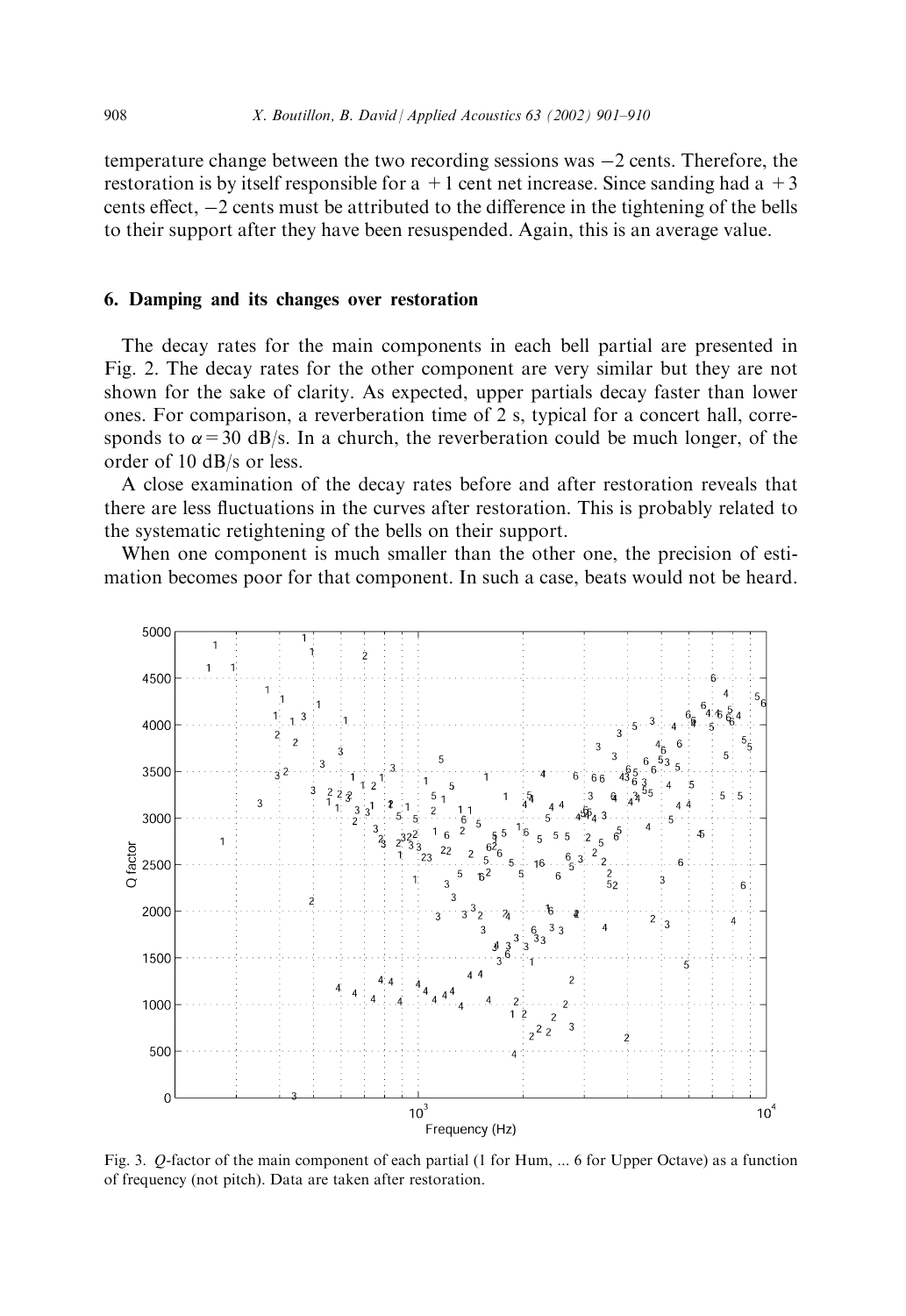The sudden large damping of the Fundamental around the note C7 (Fig. 2) has no clear origin. This was also observed when the bells are measured in the factory, with their head on the floor. This phenomenon is therefore intrinsic to the bell and cannot be attributed to coupling with a resonating structure in the bell tower.

The Q-factors ( $Q = \pi \tau f$ ) of the main component of each partial of each note are presented in Fig. 3 as a function of frequency. Despite the large scattering of the data relative to each partial, in general there is a clearly visible dip in the value of the Q-factor in the region of 2–3 kHz. This is the frequency region favoured by the human ear. Investigating further on perceptual matters would need an amplitude reference from bell to bell which we did not get. In any case, the similarity of the Qfactors of different partials is a strong indication that the mechanisms of internal damping and sound radiation are similar for all partials of the different bells.

As shown in Fig. 2, the vibration typically has a longer decay rate after restoration of the bells. Sanding is mainly responsible for this variation of 15% on average for all notes. This is certainly audible although not a large effect.

## 7. Conclusion

Modal frequencies and damping rates of the 46 bells of the historical carillon in Perpignan have been studied over a restoration process. The precision required for assessing the small changes induced by the restoration was assured by the matrix pencil algorithm. This parametric signal processing method also overcomes the practical impossibility of measuring decay rates of beating tones by conventional methods such as Fourier transform, direct inspection of time envelope, and Hilbert analysis. The entire signal processing procedure has been made automatic, including the first step of locating and isolating each partial and the final one of sorting the results for all notes and partials. This procedure can now be transformed into a useful tool for professionals of bells and carillons.

On the perceived pitch of the notes, we found that the carillon was most probably tuned according to equal temperament. The tuning is done on the Nominal up to note E7 and was probably done on the Hum above E7. The relative tuning of partials is good in the low and middle registers but becomes much less precise for the treble notes.

Since the cast about one century ago, an oxide layer had developed on the bells which caused the partial frequencies to decrease by 8 cents on average (slightly less for the Hum). Of which, 3 cents have being regained by sanding and eliminating the oxide layer. One can, therefore, estimate that approximately 0.4% of the bronze was transformed into oxide and removed. The order of magnitude of the frequency changes caused by temperature variations is also a few cents. All these changes are perceptually insignificant.

The decay rates vary from a few  $dB/s$  to a few tens of  $dB/s$ , increasing regularly with the pitch of the notes and with the rank of the partial. The representation of damping in terms of Q-factors reveals that all the partials follow a similar pattern: decreasing from a value of roughly 4500 at low frequencies to 2500 at 2 kHz and